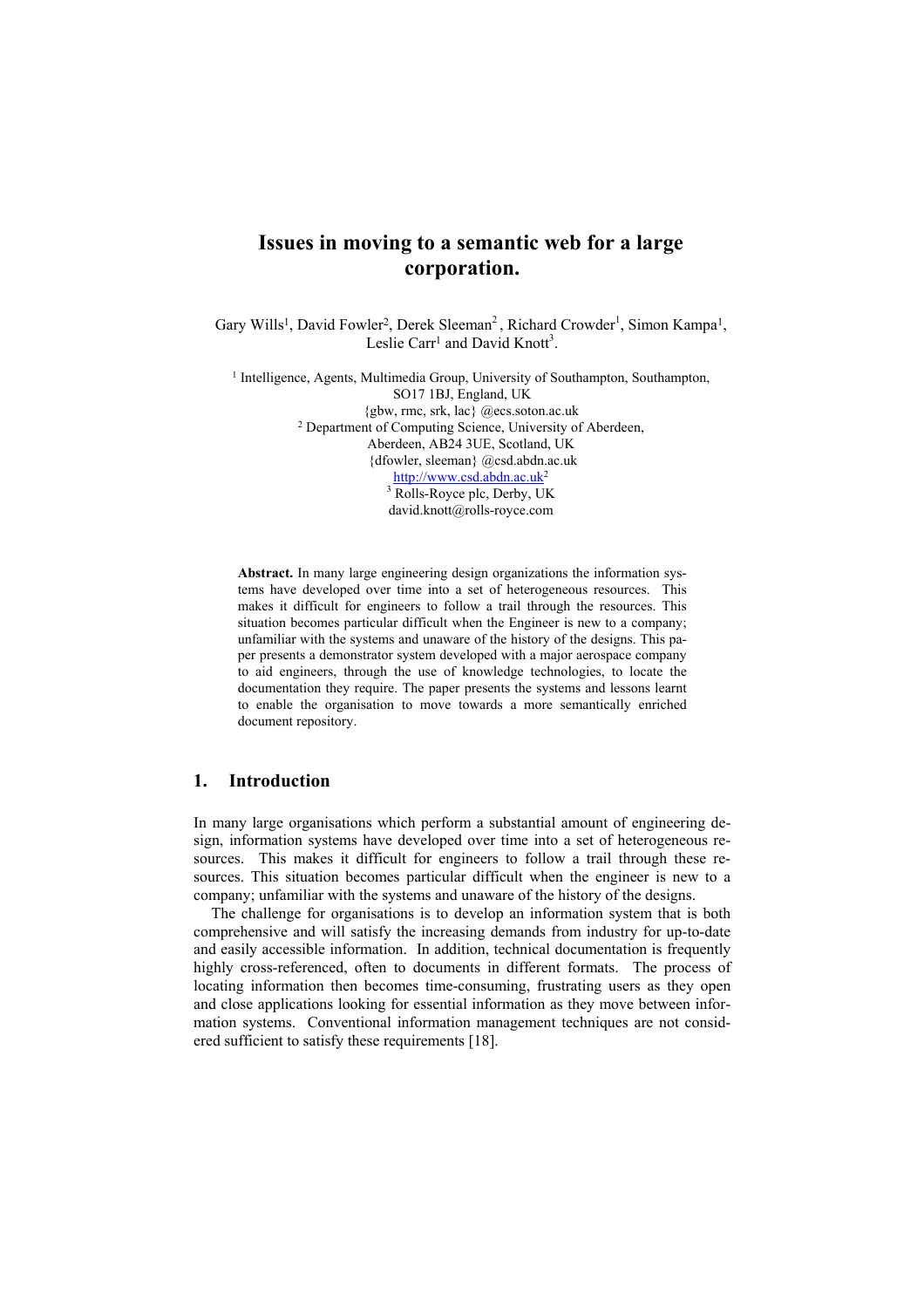A hypermedia system allows associations to be made between information in different media in a manner similar to that naturally undertaken by people. The concept and requirements for industrial strength hypermedia were initially presented by Malcolm *et al* [\[16\].](#page-11-1) Due to the increase in virtual enterprises, lean and agile manufacturing, the demands for correct and easily accessible information have not abated. Wills *et al* have demonstrated the effective application of open hypermedia to industrial applications [\[22\].](#page-11-2)

#### **1.1 Background**

The Advance Knowledge Technologies (AKT) project is one of the UK government's funded Interdisciplinary Research Collaborations (IRCs). The AKT project involves five universities from the UK. The AKT project aims to develop and extend a range of technologies providing integrated methods and services for the capture, modelling, retrieval, publishing, reuse and maintenance of knowledge [\[1\].](#page-10-0) As well as the academic expertise, AKT benefits from a close relationship with industrial collaborators. One such collaborator is Rolls-Royce, a major aerospace company based in the UK.

Rolls-Royce takes seriously the need to keep accurate records of design, manufacture and test; in part this is due to the nature of their aerospace business and in part due to the recognition that their main method of capturing corporate memory is through such documentation. As with many organisation's information systems, the system at Rolls-Royce has evolved over time, resulting in a number of document and information management systems.

Rolls-Royce is organised into Business Units (BU). Each BU is staffed with a number of engineers from different specialisations. A single component is usually designed by a number of specialists. This creates an additional requirement on any information system in that there is now a requirement for a federated (multiperspective) view of the same information space. That is, the system should be able to provide different contextual slices (views) through the same information space to present appropriate information to the several designers/engineers who often have distinct perspectives.

### **2. Development of the Demonstrator**

Like many organisations in the early 1990s Rolls-Royce outsourced the management of their IT systems. This has greatly influenced the scope of the type of demonstrator that could be build, as it was not possible for AKT to integrate prototype systems quickly in order to investigating alternative designs, or to carry out software trials. As a result AKT has focussed on using Rolls-Royce's data and providing demonstrators to show how advanced knowledge technologies can be applied in an international manufacturing company.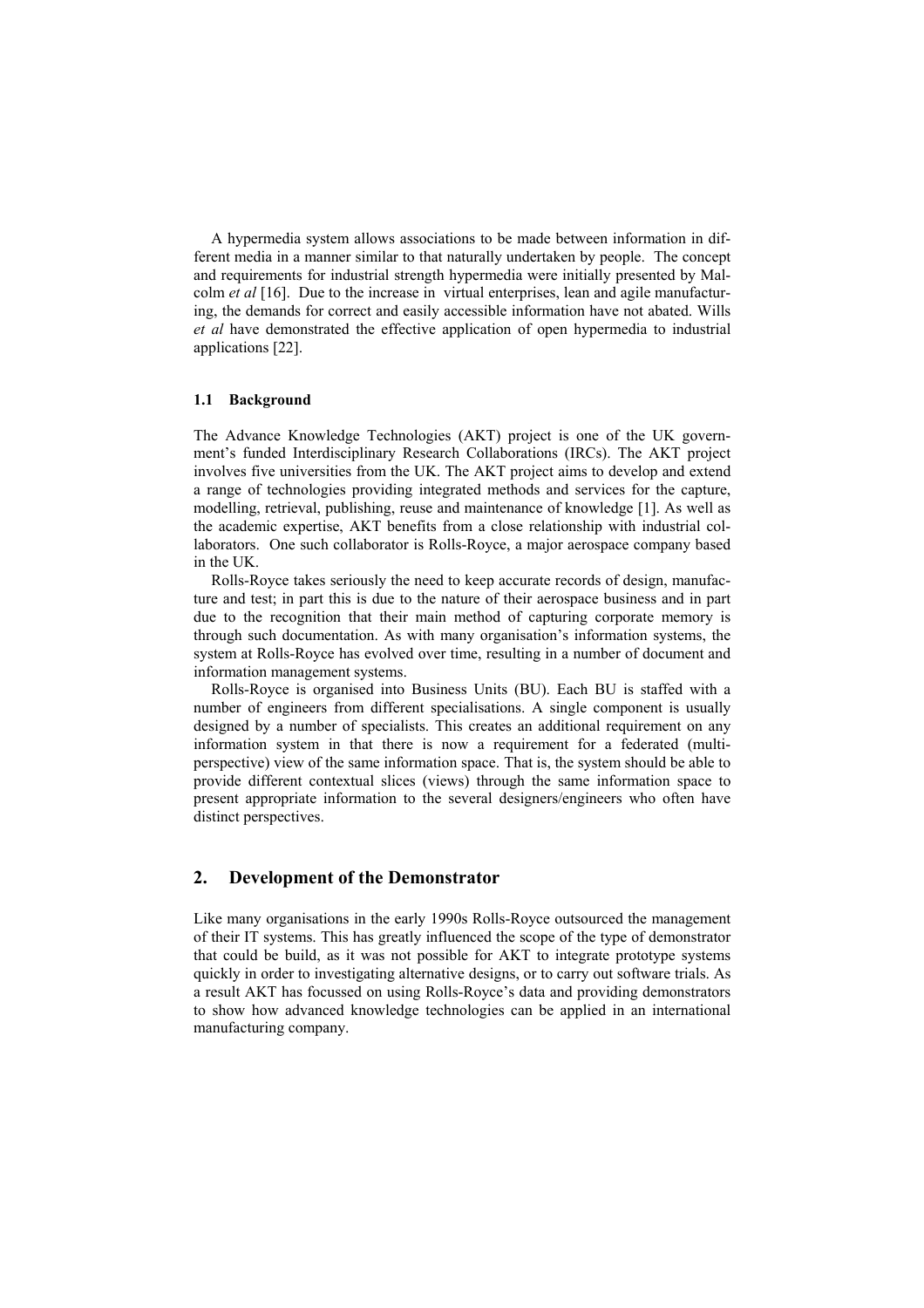The AKT project aims to demonstrate how advanced knowledge technologies can be use to present a federated perspective on the documentation relating to a specific component, that is to provide Intelligent Document Retrieval.

The federated representation (multi-perspective view) will be represented by different ontologies for each of the engineering specialisms:

- Designer,
- Stress engineer,
- Thermodynamics analyst,
- Methods specialist.

Rolls-Royce issues most design related documents from a document repository. Rolls-Royce also record the document type, authors, abstract, and keywords related to each document in a central database, for over 300,000 documents.

<span id="page-2-0"></span>

**Figure 1** A example of the result of a card sort, detailing the documents referred during a partial task in the methods process.

#### **2.1 Knowledge Acquisition**

The first phase in building the demonstrator was to carry out a number of Knowledge Acquisition (KA) interviews at Rolls-Royce with carefully selected engineers (domain experts), from which a simple ontology of terms and concepts for each specialist was derived. During these interviews the 'card sort' technique was used to help the engineer show how they used different document types and the relationships between these documents [\[15\].](#page-11-3) In addition to the card sort, a number of semi-structured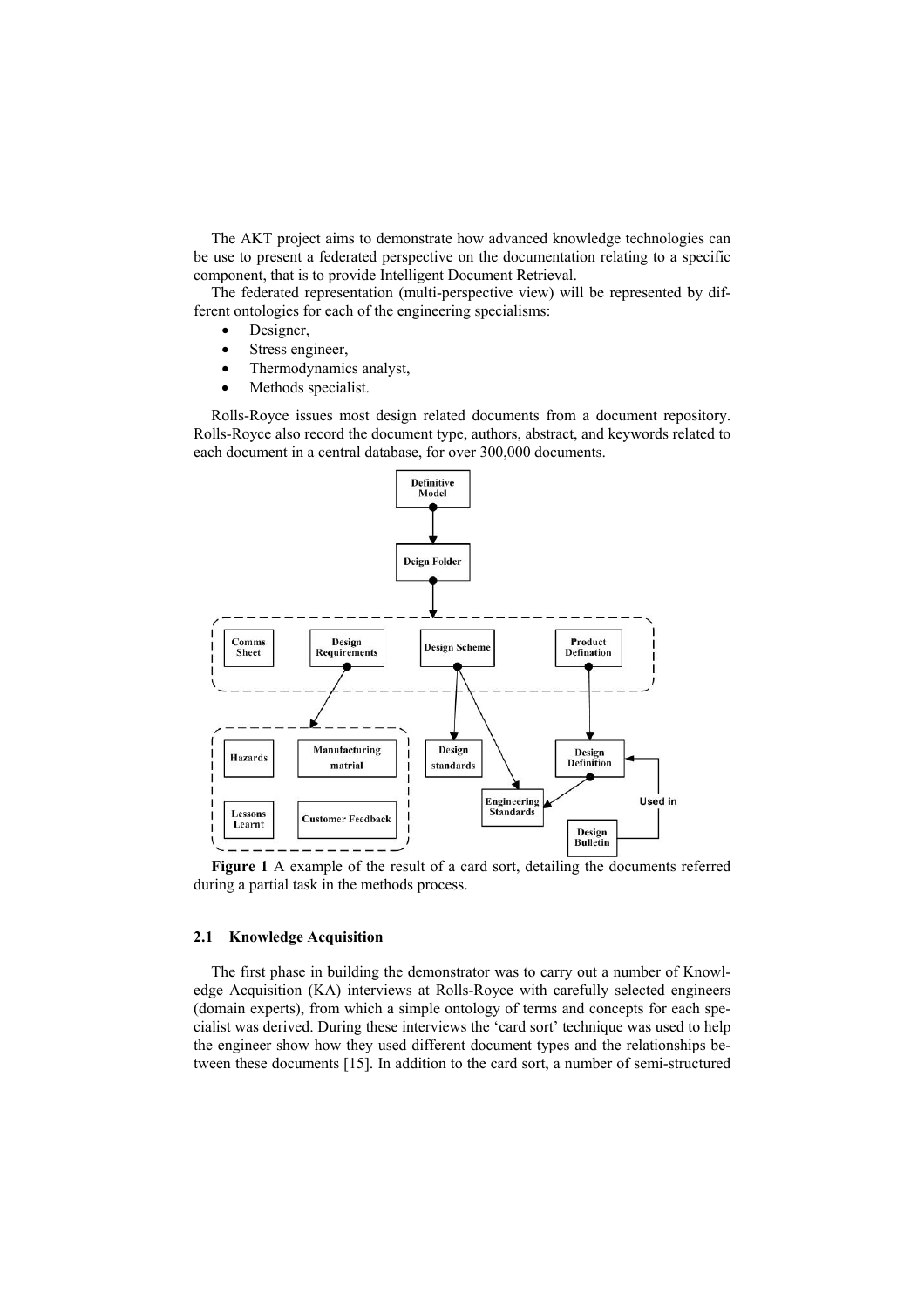interviews were carried out in order to understand the working environment and the difficulty encountered when designing a product.

The result of these interviews enabled the AKT team to identify, by specialism, the main concepts and the associated keyword for these concepts used by the particular type of engineer when searching for information. The interviews also enable the AKT team to produce the initial set of cards for the 'card sort' technique. Each expert was free to discard cards and to add any they felt was missing. A number of sessions were carried out with engineers from different specialisms within the same BU. [Figure 1](#page-2-0) represents the typical result from a card sort session.

### **2.2 Background technology**

The term hypertext was first proposed by Ted Nelson in the late 1960s [\[7\].](#page-11-4) Nelson applied it to unstructured text, where associations between the text was made with links. Many '*closed*' hypermedia applications embed links into the structure of the document, i.e early and conventional world-wide-web pages. In contrast, an open hypermedia system can be defined as follows [\[9\],](#page-11-5) [\[13\]:](#page-11-6)

- A system which does not impose any mark-up upon the data that will prevent the data from being accessible to other processes that do not belong to the system.
- A system in which there is a separation of links from data objects.
- A system that can integrate with any tool that runs under the host operating system.
- A system in which data and processes may be distributed across a network and across hardware platforms.
- A system in which there is no artificial distinction between readers and authors.
- A system in which it is possible to add new functionality easily.

Within the open hypermedia philosophy, the hypermedia links are themselves a valuable store of knowledge. If this knowledge is bound too tightly to the documents, then it cannot be applied to new data. Therefore, no information about the links is held in the document data files in the form of mark-up. Instead, all data files remain in the native format of the application that created them, whilst the link information is held in link databases (linkbases). Research into open hypermedia has been undertaken at the University of Southampton since 1989. The philosophy of open hypermedia was instantiated in the development of a software package, called Microcosm, which is still being used in teaching and research today [\[13\].](#page-11-6)

With the advent of the Web, the open hypermedia principles and the Microcosm philosophy were embodied in a system called the Distributed Link Service (DLS) [\[4\].](#page-11-7) At the heart of the DLS is a proxy Web-server. All requests to and from and Web pages sent to the user must all go through the proxy server (see [Figure 2\)](#page-4-0). The proxy server can then manipulate the HTML and add additional links to the content of the web pages. The philosophy of Microcosm is also acknowledged to have influenced the new open linking standard for the Web, X-Link [\[10\].](#page-11-8)

Hypertext is just one example of the use of a family of techniques that are intended to transcend the limitations of static, sequential presentations of text [\[19\].](#page-11-9) Hypertext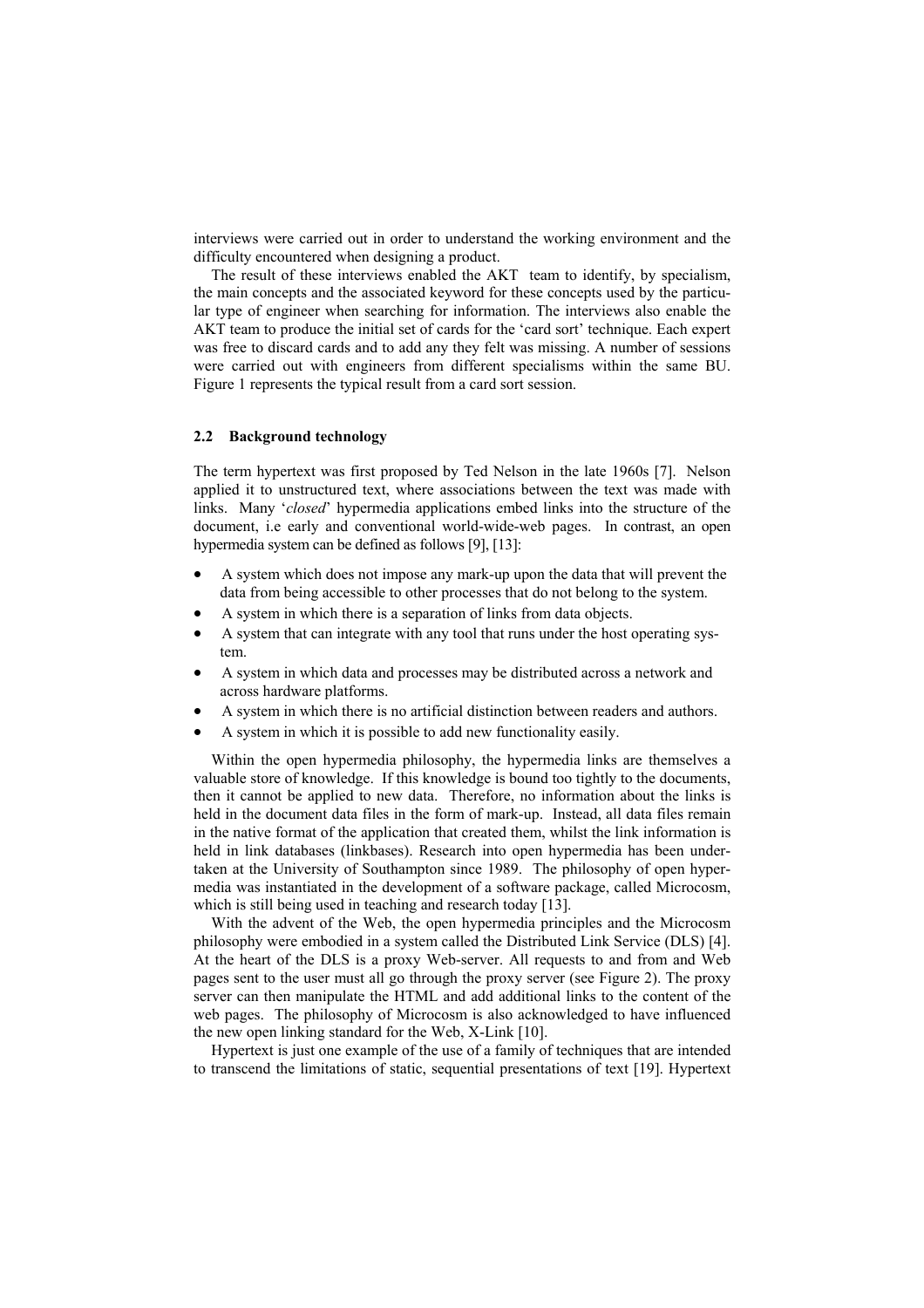uses computer effects (such as linking, indexing and interaction) to improve familiar textual communication for human beings; it is a form of human communication augmented by computer-manipulated media, databases and links. By contrast, the Semantic Web is an application of the World Wide Web aimed at computational agents, so that *programs,* and not just humans, can interpret the meaning of the information stored in the WWW hypertext [\[2\].](#page-10-1) The basis of this interpretation is an ontology, a structure which forms the backbone of the knowledge interpretation for an application.

<span id="page-4-0"></span>

#### **Figure 2** Dynamic Link Service

An ontology is "*a specification of a conceptualization*" [\[14\];](#page-11-10) Gruber explains that a common ontology defines the vocabulary with which queries and assertions are exchanged among agents (people or software). The ontology sets out all the entities (objects or concepts) that we are interested in and the relationships that connect these entities together. This is intended to be a *pragmatic* definition, i.e. it defines the vocabulary that is actually *in use*, and the concepts that are *useful* in problem-solving. It does not give the deep underlying philosophical vision of the fundamental entities in the field. Hence, in Knowledge Management (KM), an ontology is a tool, whose quality is entirely dependent on its usefulness.

Carr *et al* describes the use of ontologies to model and capture domain knowledge, and to provide a shared and commonly agreed understanding of a particular domain [\[5\].](#page-11-11) The COHSE project (Conceptual OHS Environment) produced an experimental ontological hypermedia system by combining an existing open hypermedia link service with an ontological reasoning service to enable documents to be linked via the concepts referred to in their contents. Previous attempts to improve the linking through simple lexical matching had serious limitations due to the uncontrolled method of adding links: many keywords turn up in many contexts and there is no simple lexical basis for discriminating important terms and significant links. The aim of the COHSE project therefore was to combine the OHS architecture with an ontological model to provide linking on the *concepts* that appear in Web pages, as opposed to linking on *simple uninterpretted text fragments*.

COHSE used a standard Web browser controlled by an adapted *link service* which in turn used three independent services to manipulate the exposed DOM of the Web page, resulting in the effect of ontologically-controlled hypertext.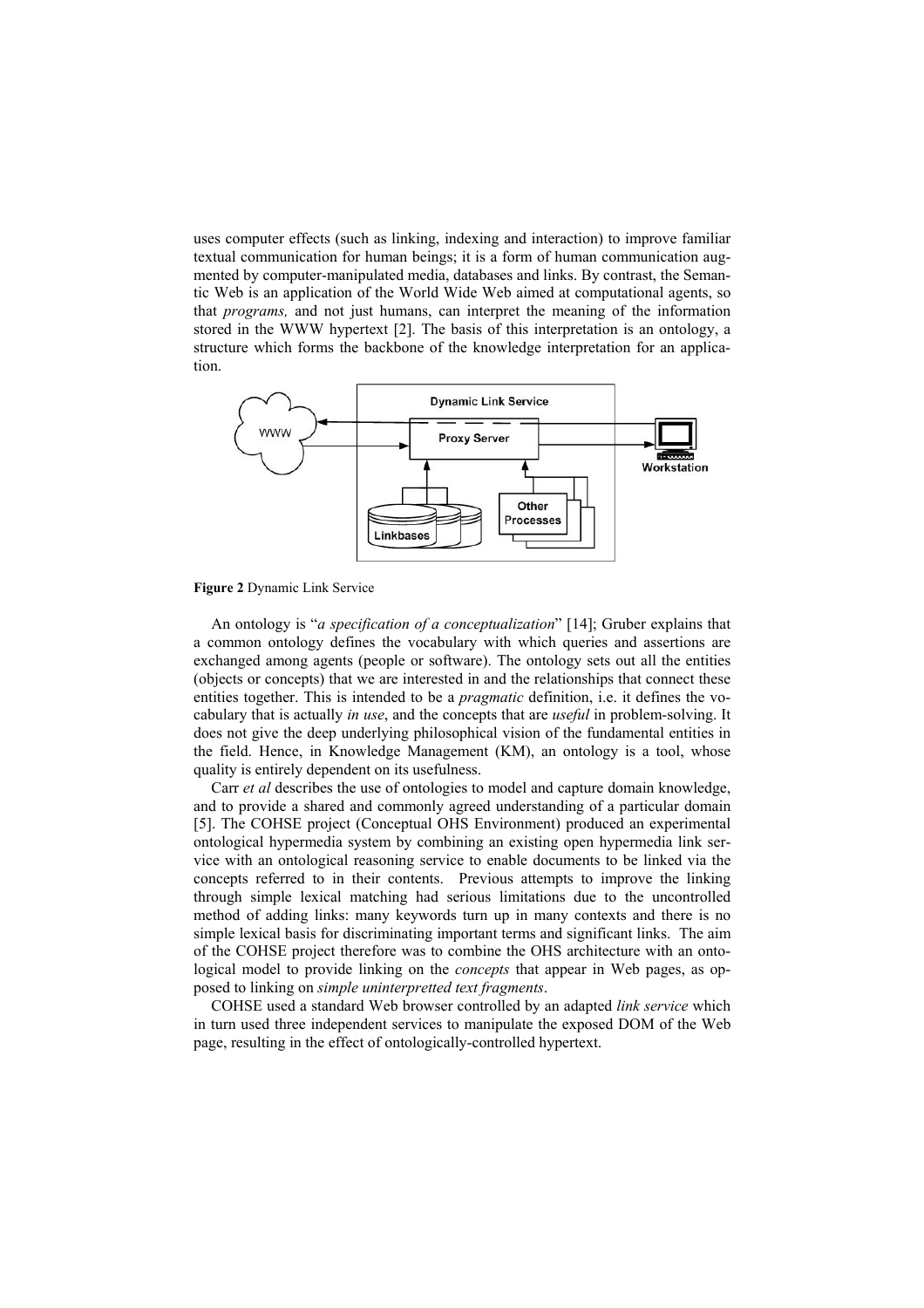An **ontology service** manages ontologies (sets of concepts related according to some schema) and answers specific queries about them. The **metadata service** annotates regions of a document with a concept, rather than the familiar case of annotating a document with a simple piece of text. The **resource service** is a simple librarian which is used to lookup Web pages which are examples of a particular concept (*i.e.* which can be used to *illustrate* a concept).

When a web page is loaded, the ontology service provides a complete listing of all the language terms that are used to represent the concepts in the relevant ontology. Each language term is searched for in the document, and, if found, its associated concept is looked up. Having identified the significant concepts in the document, the resource service provides a list of documents that are about instances of this concept.

At this point, a number of potential link anchors and destinations have been identified for the page and decisions can be taken about whether the document contains too many or too few links. In those circumstances, alternative links may be chosen from the broader or narrower concepts in the ontology in order to expand or cull the set of link anchors. The decisions about link culling and presentation are controlled by behaviour modules which define the navigation and interaction semantics of the resulting ontological hypertext.

<span id="page-5-0"></span>

**Figure 3** An ontology allows a weakly linked Website to be enriched through the meta-layer provided by the ontology.

The Ontoportal framework was initially developed in the Ontoportal project, and was used to build a web portal for the metadata research community, Metaportal [\[6\].](#page-11-12) It has now been extended to a generic application framework for building web portal applications based on domain ontologies. The Ontoportal system is the result of integrating ontologies, as conceptual models of knowledge, with hypertext to provide a powerful application environment. Which taking advantage of the various benefits of ontological hypertext and which also augments the breadth of hypertext with more meaningful links.

Once a domain ontology has been created, specific *ontoportals* are generated by populating the knowledge base with specific metadata, this process is referred to as instantiation of the ontology. That is, the resources have been identified as belonging to one or more of the concepts within the ontology. New *portals,* each representing a different view on the same set of resources, are generated by the Ontoportal framework from the instantiated domain ontology.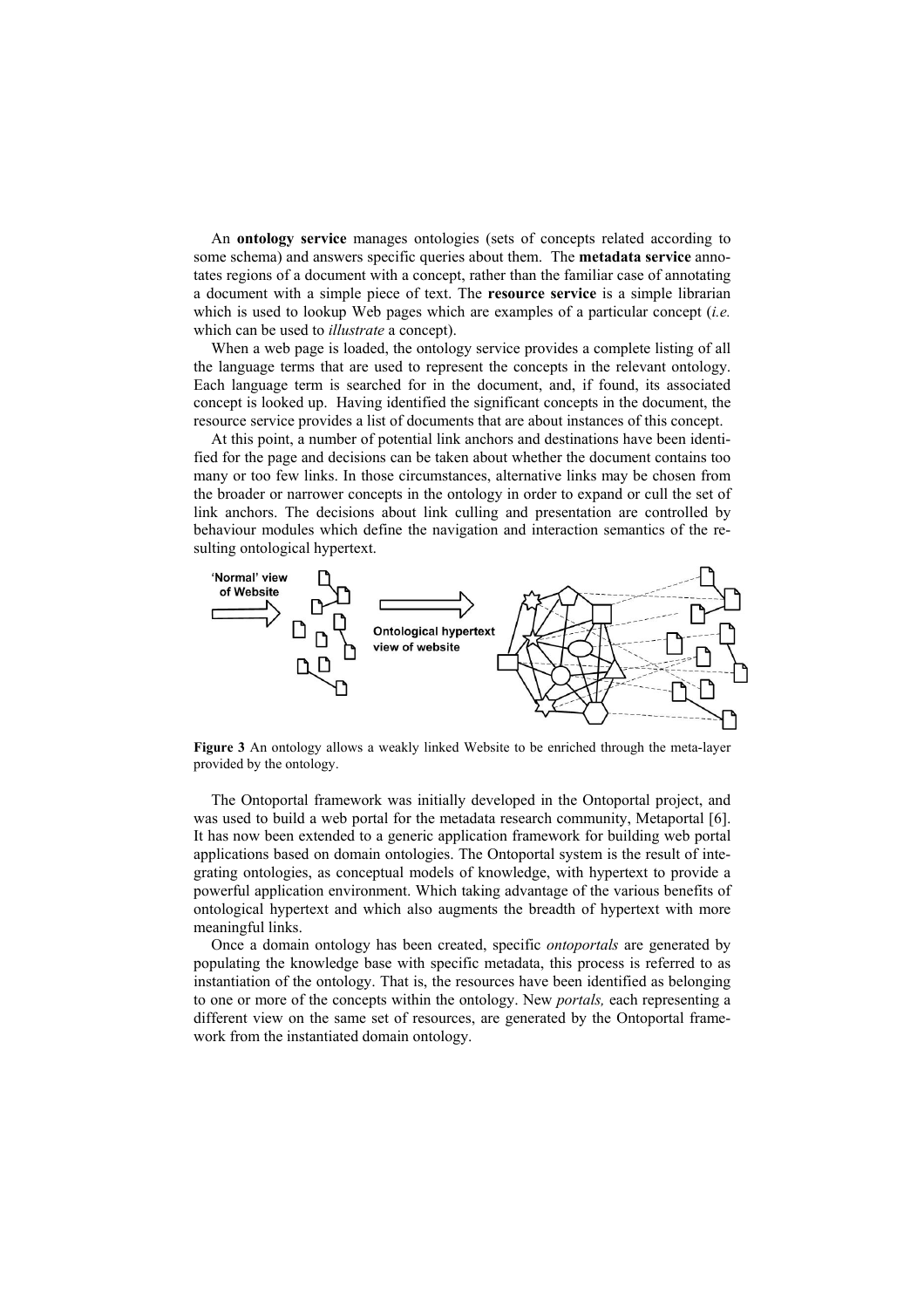Woukeu *et al* have shown how ontologies and open hypermedia can be used to enrich a weakly linked resource, see [Figure 3,](#page-5-0) using the Ontoporal framework [\[21\].](#page-11-13)

#### **2.3 Demonstrator**

A web-based demonstrator was built that showed how, by using a simple ontology, appropriate documents can be retrieved from the document repository. The demonstrator used techniques developed from:

- The ontological hypertext system Conceptual Open Hypermedia Services Environment (COHSE)
- A framework for developing ontologically driven portals (Ontoportal) which allows different ontologies to be used on the same document set

The resulting list of document is ordered according to the engineering task and the related concepts (identified by keywords).

Depending on the designers main responsibility (Stress analysis, Thermodynamics, manufacturing Methods, or Design, see [Figure 4\)](#page-7-0) being undertaking, they are presented with appropriate job functions from the ontology, see [Figure 5.](#page-7-1)

The AKT team also recognized that sometimes people found a particular document extremely useful for a certain task, so the system allowed Engineers to recommend certain documents to their colleagues. This can be considered as another form of knowledge elicitation. Similarly it was recognized that the engineers may also want to browse the key words when they are hunting for information. Therefore the system allows engineers to look through all the key words regardless of design function. The search could be further refined by looking for the occurrence of the concept (keyword) in any combination of Title, Abstract and Keyword fields. Once the engineer has chosen the job function, as in the case of [Figure 4](#page-7-0) and [Figure 5](#page-7-1) the role is *Design* and the function is *Input requirement*s, a list of tasks is returned, [Figure 6.](#page-8-0)

By selecting a task, the system will look-up the appropriate concepts (keywords) and returns a list of appropriate documents (title, author and date) from the database. The documents are returned by document type and the order of the document types is governed by the results of the card sort obtained during the knowledge acquisition phase. That is the document types the engineers most commonly used to undertake the task. In addition to ensure that information is not missed documents types not identified in the card sort are listed by type alphabetically at the end. In addition peer recommended documentation is listed first. The engineer can get further information on any document by clicking on the document in the list and the full record including the abstract/summary is returned.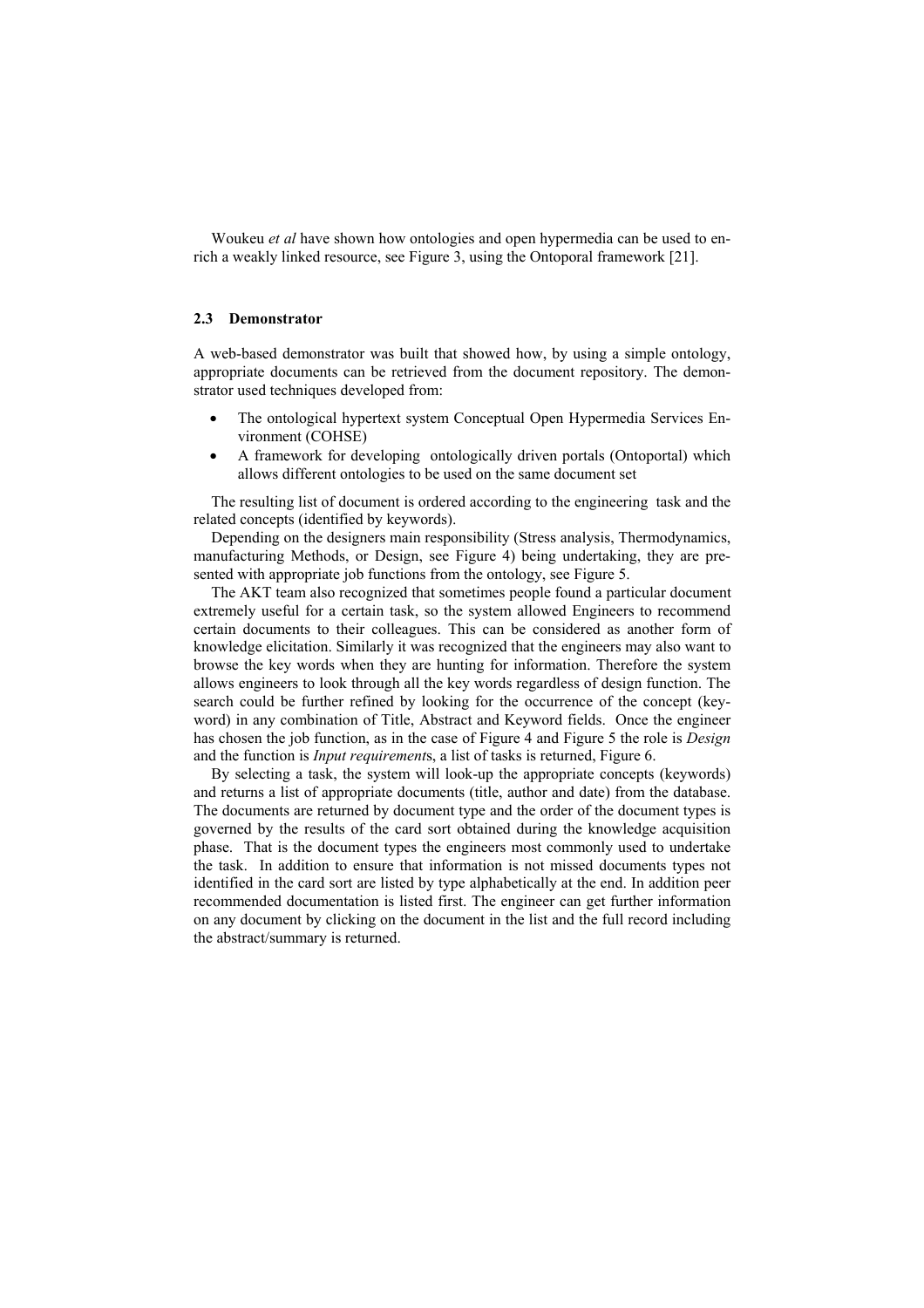<span id="page-7-0"></span>

| Multi-Perspective View of a High-Integrity Joint           |  |
|------------------------------------------------------------|--|
| Available Roles                                            |  |
| <b>Stress</b><br>Thermal Dynamics<br>Methods<br>Deflixners |  |
| Copyright 2003 - University of Southampton                 |  |

<span id="page-7-1"></span>**Figure 4** The engineer selects the role they are undertaking.

| <b>Multi-Perspective View of a High-Integrity Joint</b> [Roles Menu]          |                                                                                                         |
|-------------------------------------------------------------------------------|---------------------------------------------------------------------------------------------------------|
| Search by: V Title E Keywords E Summary                                       | Submit changes                                                                                          |
| General Keywords for Designers                                                |                                                                                                         |
|                                                                               | [a] [b] [c] [d] [e] [f] [g] [h] [i] [i] [k] [l] [m] [n] [o] [p] [q] [r] [s] [t] [u] [v] [w] [x] [y] [z] |
| Available Functions for Designers                                             |                                                                                                         |
| Input Requirements<br>Manufacturing Assembly<br>Broach<br><b>Bolted Joint</b> |                                                                                                         |
| General<br>Copyright 2003 - University of Southampton                         |                                                                                                         |

**Figure 5** The engineer can choose which function to follow when undertaking the design role.

Occasionally, more documents are returned than is practical to browse through. Therefore it is necessary to cull the list in a meaningful way; the method chosen is to present the engineer with an interactive image of the card sort, see [Figure 7,](#page-8-1) which allows the engineer to view the returned list by just one document type at a time and then switch to another type. By using the pictorial representation of the card sort the engineer can browse the results with some understanding as how the document type relates their role or their perceived role.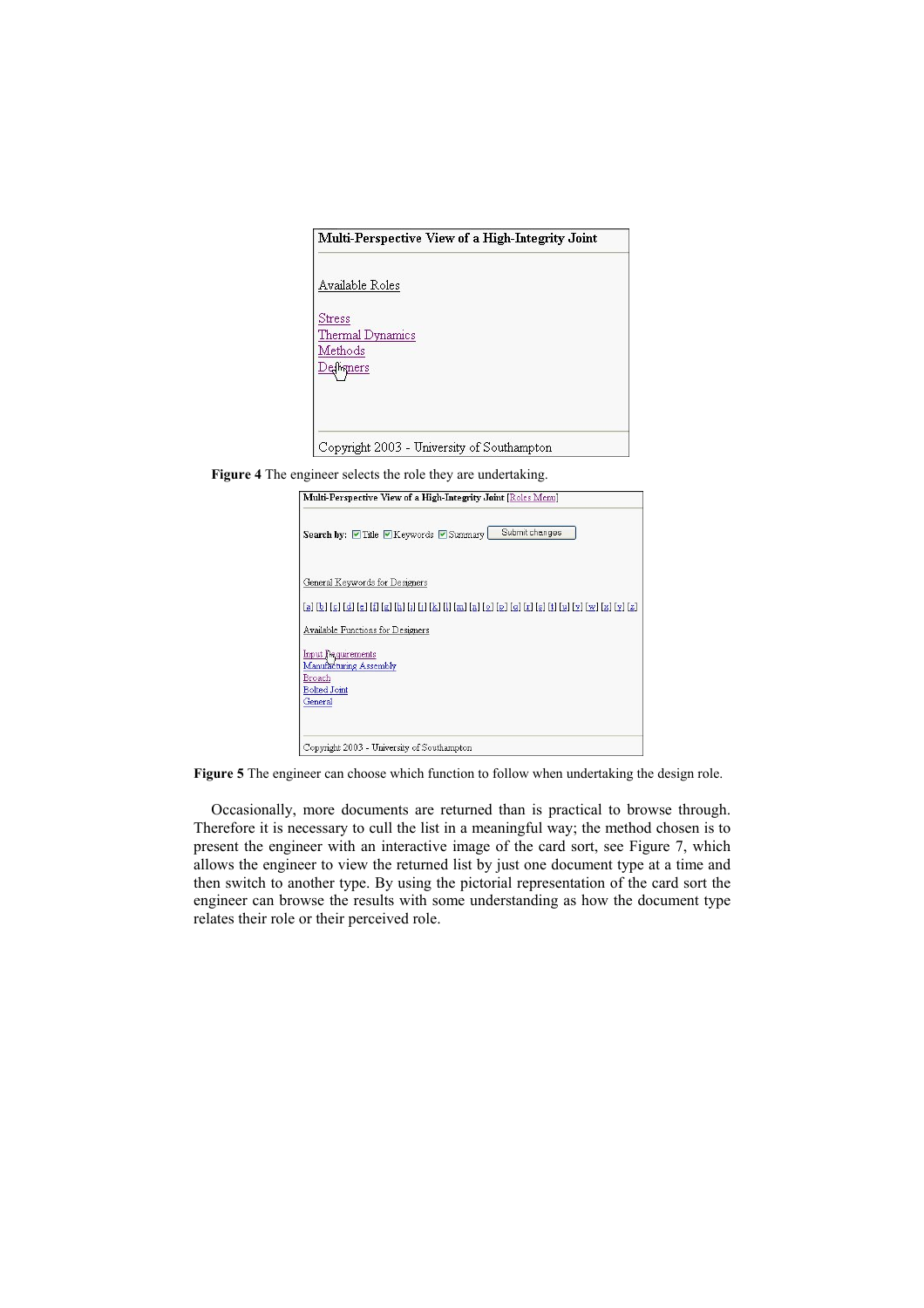<span id="page-8-0"></span>

**Figure 6** The engineer selects a requirements task associated with the design role.

<span id="page-8-1"></span>

**Figure 7** Interactive image of card sort to filter the large number of documents returned by type.

## **3. Lessons learnt**

As with many knowledge management projects, the knowledge acquisition phase took a considerable time. We were aided in this process by having a team that con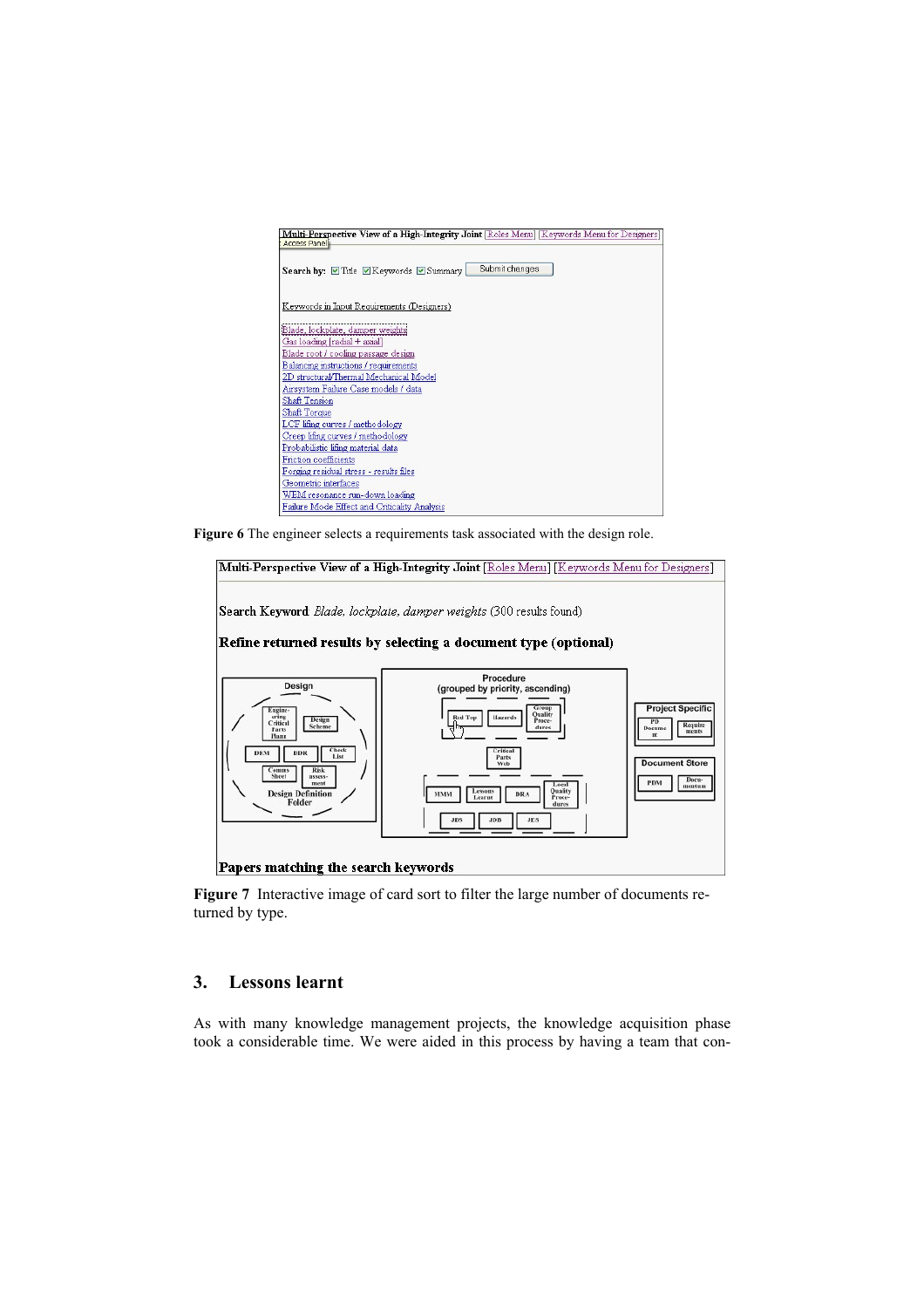sisted of mechanical engineers (who acted as domain experts), computer scientist and knowledge management engineers.

One of the aims of the system was to provide intelligent document retrieval, for example retrieval based more on the semantics than simply keywords. In many ways this can be likened to data mining [\[3\],](#page-10-2) in that to facilitate this knowledge mining it was important to ensure that there is a clearly defined and well structured warehouse. This was achieved by using ontologies to give the warehouse structure and a triple store to hold the content [\[20\].](#page-11-14)

Intelligent document retrieval relies on machine readable data that is fairly clean (nothing is ever perfect and the system must allow for this). Hence, it is important to maintain information discipline throughout the organization. This is partly a social issue as well as an engineering matter; people often do not understand the importance of it or see it as their responsibility to ensure that the data entered is correct. From an engineering perspective a system can be designed to help maintain the discipline. For instance, analysis of the database showed that the *document type field* was a free text field, hence many documents types had misspelt descriptors; a simple drop down list would have been sufficient in order to maintain the consistency of the database.

A similar situation arose with the keyword field, while it was understandable to have a field that allows the author or authors to enter free keywords, it needs to be coupled with a taxonomy or a list of higher level keywords to help give the document some context within the organization. There are several approaches that can be used here from using an ontology to using existing taxonomies from other professional institutions or library classifications. Again discipline is required in any free text field, for instance analysis of the keyword field showed that only a minority of fields had keywords or phrases, most had sentences. Hence a semi-automatic process was applied to produce sensible keywords (a set of 9000 in total) from the meaningless information held in the keyword field.

Some of the above problems encountered could have been alleviated if much of the metadata for a document did not have to be manually entered in the database. Most if not all the information could be 'stripped out' of document automatically as most of the information is on the front sheet of the document. This was achieved practically by using document templates.

It is important to provide a controlled but flexible means for people to share their knowledge eg through a company wide intranet. As this is not yet available many of the BU's have their own website, which is used to collate knowledge on how to carry out the design. These pages are manually maintained and all links are button type links. Although only a few years old these several intranet are growing larger by the day and already are becoming unmanageable; dangling links are appearing [\[8\],](#page-11-15) with knowledge being lost as pages disappear into hyperspace never to be found again.

### **4. Conclusions and Future Work**

To help overcome the difficulty engineers find locating the correct information whilst designing components for the aerospace industry, a system was developed that demonstrated how knowledge technologies can be used to help solve this problem. While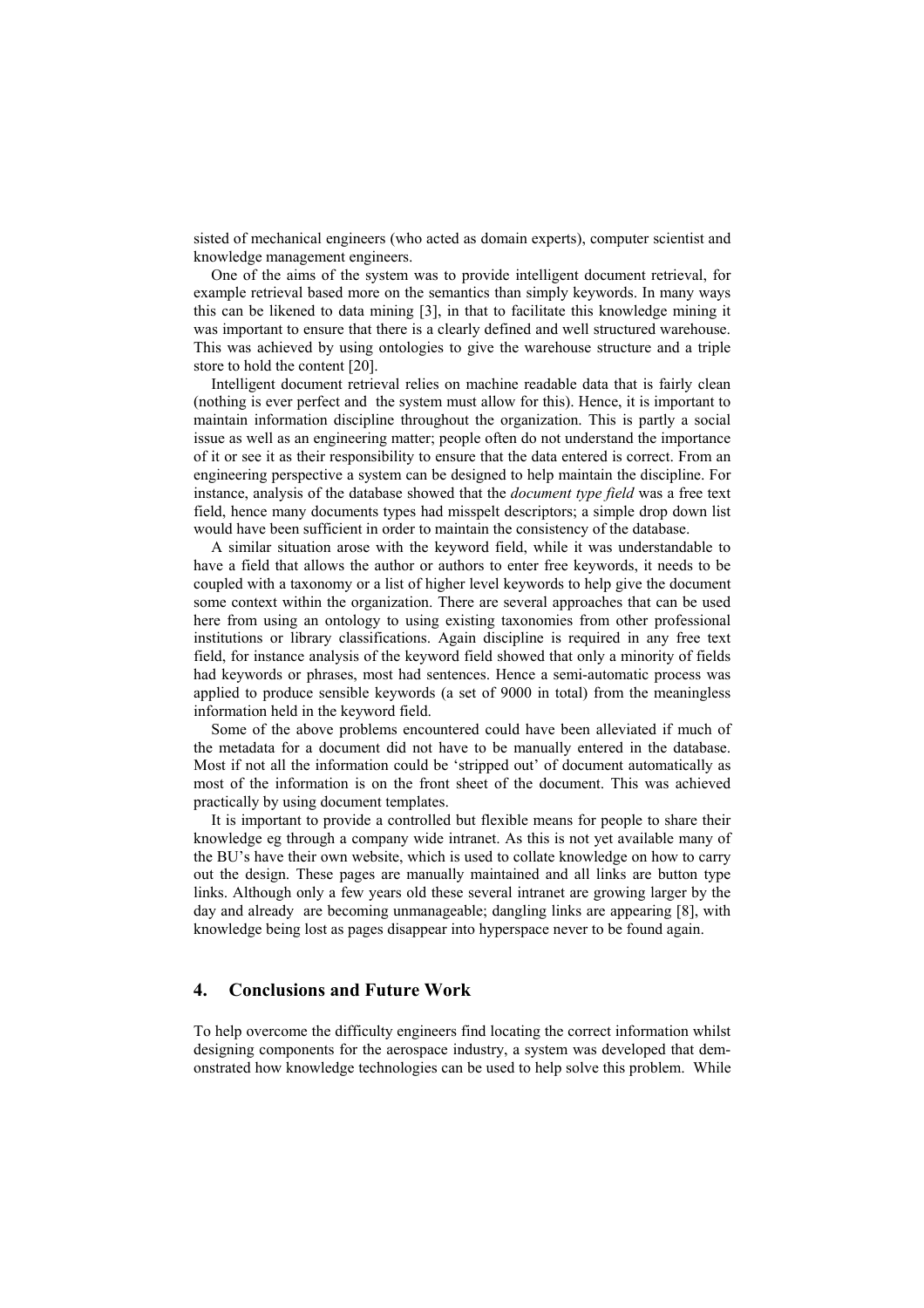the system was only a demonstrator, feedback from the focus group was very encouraging; we had to frequently remind them that this was a demonstrator and it could not be brought into service next week. There are considerable benefits to the organisation [\[17\],](#page-11-16) other that the engineer getting less frustrated at not being able to locate the information they know is there. We discovered during the KA interviews that experiments and associated costs (design and build of test rigs) were being repeated as engineers did not know that similar experiments had been carried out a few years earlier.

The lessons learnt from developing this system are now to be applied to the next system; a semantic web service environment [\[2\]](#page-10-1)[\[11\].](#page-11-17) As many of the Business Units now have their own website, we believe that semantically enriching the metadata of the Web pages and documents held on these sites, would provide the organisation with a method of improving the interconnectivity of the knowledge. Thereby stopping the growth in small disconnected islands of knowledge within the organisation. In addition the ontologies developed will aid automatic linking of the concepts held in the documents and Web pages.

The engineers require a flexible and easy method of capturing knowledge and sharing this with colleagues. This was the reason given for the development of these group websites. It is our aim in the next phase to develop Intelligent Editors to provide tools to support the capture, reuse and maintenance of this knowledge, For instance the Designers Workbench [\[11\].](#page-11-18) Fundamental to this being achieved is the warehousing of the knowledge, using the ontologies and structure, knowledgebases as the containers and a set of tools that will:

- Provide a means by which engineers can refine the information extraction techniques and retrieval mechanism, with respect to an ontology for a Business Unit or by specialisation.
- Provide searchable semantically enriched meta-data for each BU's intranet pages.
- Aid the maintenance of the ontologies.
- Allow Designers to customize their User Models.

### **5. Acknowledgements**

The author thanks Rolls-Royce engineers Gary Nicholson and Tamsyn Thorpe, for participating, advice and organizing the interviews.

### **6. References**

- <span id="page-10-0"></span>[1] AKT Manifesto, http://www.aktors.org/publications/
- <span id="page-10-1"></span>[2] Berners-Lee, T., Hendler, J., Lassila, O. (2001) The Semantic Web, *Scientific American, May 2001 34-43*
- <span id="page-10-2"></span>[3] Berson A, Smith S, thearling K. (2000) Building Data Mining Applications for CRM, McGraw-Hill ISBN 007134446